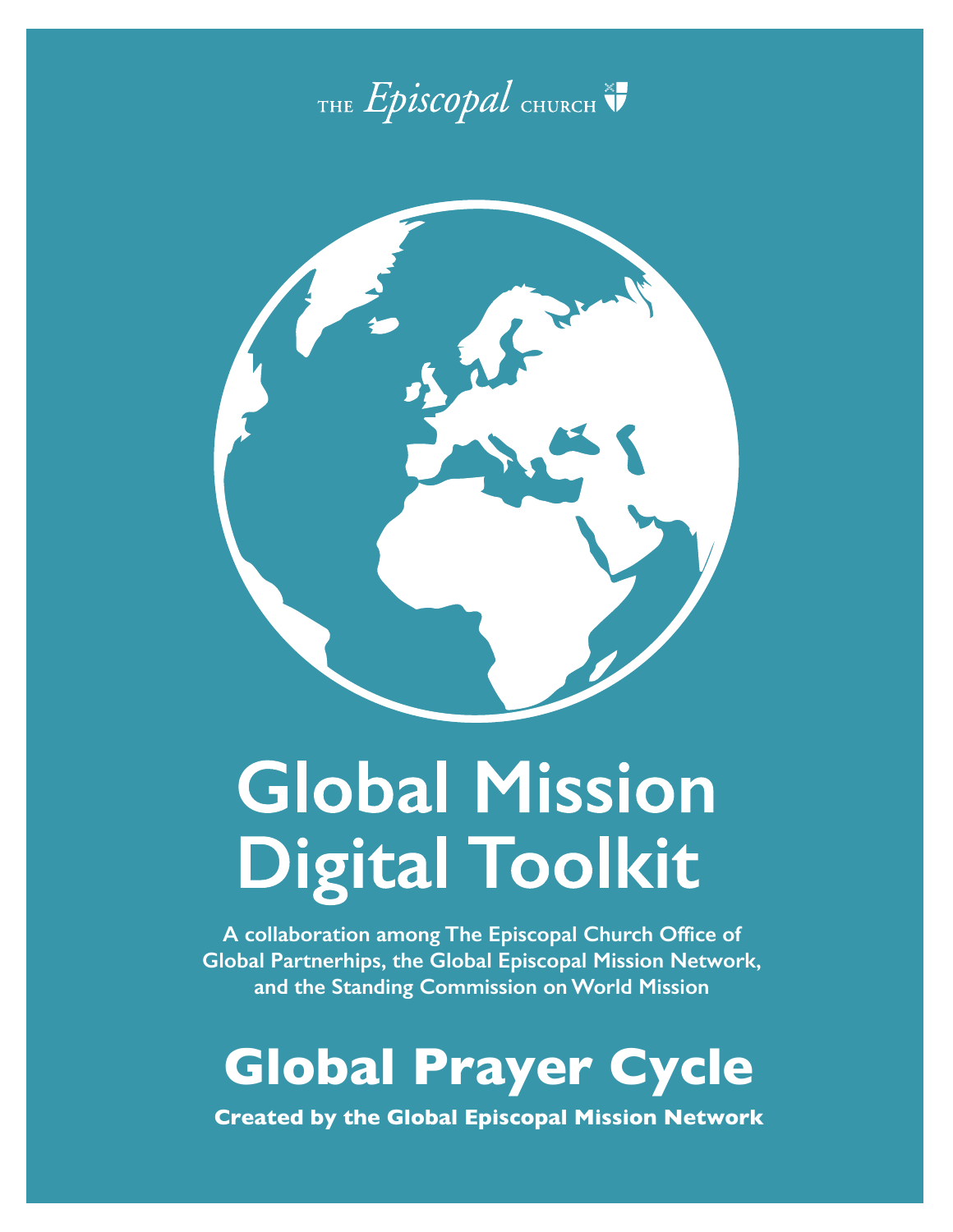

# **GEMN PRAYER CYCLE FOR GLOBAL MISSION**

*This monthly prayer cycle seeks to be inclusive but cannot claim to be comprehensive. If you know of an initiative that is not included, or if you see a mistake that needs to be corrected, please write to GEMN at: gemn@gemn.org.*

# **Day 1**

**Diocese of Alabama – Companion Diocese Commission –** The diocese had a companionship with the Diocese of Haiti and now nurtures a companion relationship with the Diocese of the Virgin Islands. Parishes continue relationships with parishes and ministries in Haiti, Honduras, Costa Rica, Nicaragua and Malawi.

**Diocese of Albany – Mission Committee –** The diocese has relationships with Haiti, Peru, Down & Dromore in Northern Ireland, Maridi in South Sudan, Diocese of the Arctic in Canada, and the dioceses of Northern Malawi, Toliara, and Madagascar

**Diocese of Atlanta – Global Mission Commission –** The diocese nurtures a companionship with the Diocese of Cape Coast in Ghana, supports the work of the Episcopal Atlanta Haiti Companions and has a relationship with Ecuador Central.

**American Friends of the Diocese of Jerusalem –** "Transforming lives of the vulnerable and displaced in the Middle East through support of schools, hospitals, and centers for children with disabilities." Ministries of the Episcopal Diocese of Jerusalem include healthcare access, equitable education for girls and women, next-generation leadership, children with disabilities, and youth empowerment and employability. AFEDJ raises funds, undertakes advocacy, and promotes pilgrimage to the Holy Land.

# **Day 2**

**American Friends of the Episcopal Church in the Sudans** is "a network of individuals, congregations, dioceses, and other organizations that seeks to focus attention on the needs and priorities of the Episcopal Church of South Sudan and enable American friends to assist the ECSS in meeting the needs of the Sudanese people. AFRECS works to advance peace and stability in South Sudan and Sudan, seeking to amplify the voices of Sudanese Christians."

**Anglican Frontier Missions** "is committed to going where the need is greatest, planting indigenous churches among the largest and least evangelized peoples in the world in the 10/40 window [North Africa, the Middle East, Central Asia]. AFM mobilizes churches and sends short- and long-term missionaries to do pioneer, frontier missions in areas where a viable and visible church still does not exist."

**Diocese of Bethlehem** has missional relationships with Kajo Keji in South Sudan through extensive educational support.

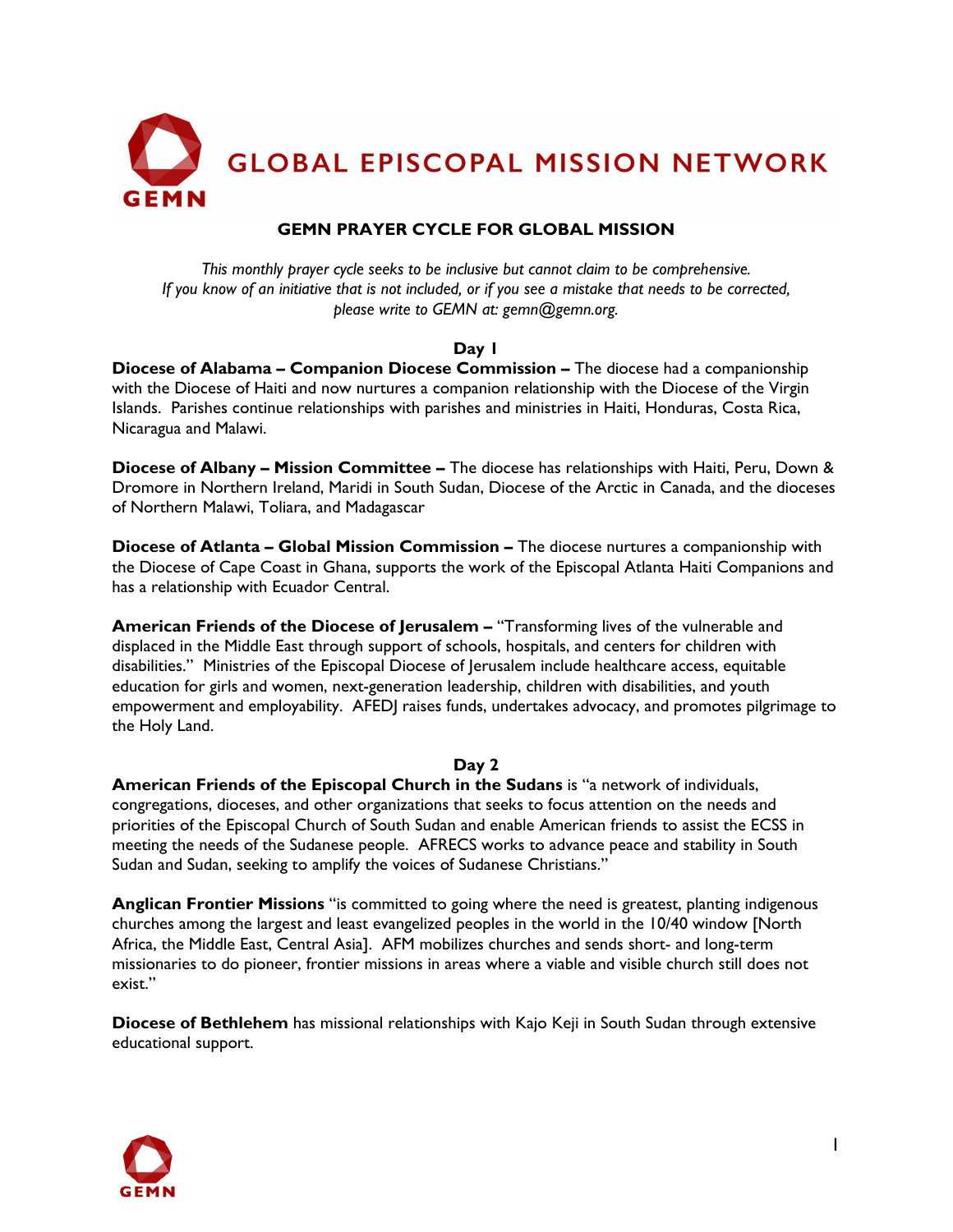**Bexley Seabury Seminary –** Located in Chicago, Bexley Seabury exposes its students to global mission through course work, internships and pilgrimages.

**Diocese of California – Companion Diocese Commission –** The diocese nurtures a companionship with the Diocese of Honduras. The commission networks the diverse international and cross-cultural relationships that the congregations of the diocese have developed.

**Caravan –** "Caravan builds sustainable peace around the world by creating artistic encounter points that bring together those of divergent backgrounds and worldviews to stimulate discussion, dialogue and education, promoting further understanding, with a vision toward healing our world and creatively fostering peace and harmony in all its forms. Caravan develops, organizes, curates and consults on artistic peacebuilding initiatives."

# **Day 4**

**Center for Anglican Communion Studies at Virginia Theological Seminary –** "Committed to theological education through international partnerships, CACS serves the vision of forming Church leaders with sensitivity and capacity to participate in God's mission through the Anglican Communion."

**Diocese of Central Ecuador** has missional relationships with the dioceses of Upper South Carolina, Long Island, Indianapolis, New Jersey, Puerto Rico, and Atlanta.

**Diocese of Central Florida** maintains mission relationships with Honduras and Sao Paulo Mercy Ministry.

**Diocese of the Central Gulf Coast** maintains a mission relationship with the Dominican Republic.

#### **Day 5 Diocese of Central New York – Global Mission Committee –** Central New York nurtures a companionship with the Diocese of El Salvador.

**Diocese of Central Pennsylvania** has a missional relationship with the Diocese of Sao Paolo in Brazil.

**Diocese of Chicago** has companion relationships with Renk in South Sudan and Southeast Mexico, and congregations maintain man other relationships.

#### **Day 6**

**Christ Church, Alexandria, Virginia – Mission Committee –** The parish nourishes a covenant relationship with the Diocese of Renk in South Sudan. Friends of Mengo grew out of a relationship that began in 1982 with Mengo Hospital in Uganda. For over 20 years parishioners have traveled to Our Little Roses, a home for girls in San Pedro Sula, Honduras.

**Christian Connections for International Health** "began in 1987 as a forum for Christians concerned about global health to discuss areas of mutual interest. Today we are a diverse network of organizations and individuals from across the globe. Our mission is to mobilize and empower our network to promote global health and wholeness from a Christian perspective." With about 140 member organizations, including ERD, CCIH holds an annual conference in Maryland.

**Diocese of Colombia** has missional relationships with the dioceses of West Virginia and Connecticut, and with St. Gabriel's Church in Marion, Mass.

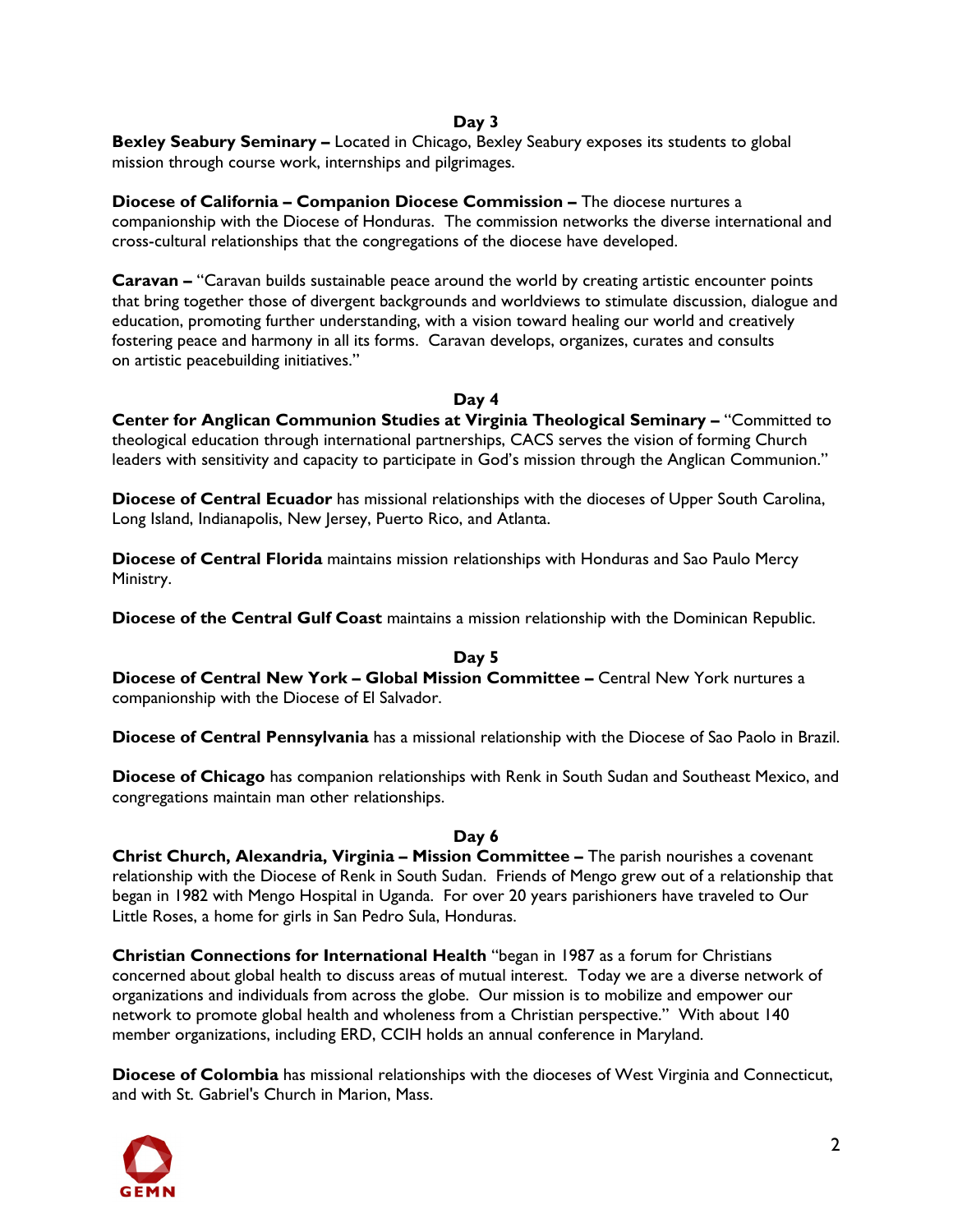**Diocese of Connecticut – Companions in Mission Network:** "Our mission is to inspire, encourage, and equip individuals and parishes for active mission engagement locally and around the world. We meet regularly for prayer, mutual encouragement, sharing of information and strategies for mission and to fulfill responsibilities delegated to us by our bishop and diocesan leadership." The network convenes an annual diocesan mission conference.

**Cristosal –** "Cristosal works to advance human rights in Central America through rights-based research, learning and programming. We support victims of violence by providing protection when they need it most, repair the effects of human rights violations through strategic court cases, and work with municipalities to build safer, more democratic communities. Cristosal was born in 2000 as a collaboration between Episcopal clergy in the United States and El Salvador."

**Diocese of Cuba** is establishing links with numerous Episcopal dioceses, congregations and agencies to strengthen its work in evangelism, church growth and socio-economic development.

# **Day 8**

**Diocese of Delaware – Mission and Outreach Committee** serves as a global mission resource to congregations and coordinates diocesan mission initiatives.

**Domestic and Foreign Missionary Society – Office of Global Partnerships** helps "build bridges beyond ourselves." OGP trains, sends and supports Episcopal Volunteers in Mission and Young Adult Service Corps missionaries, totaling about 35, in companionship with Anglican dioceses around the world. The unit coordinates the Episcopal Church's relationships with Anglican provinces and dioceses worldwide and is a resource for Episcopal dioceses and congregations.

**Diocese of the Dominican Republic –** Through the Dominican Development Group the diocese, with its 65 congregations and 24 schools, has missional relationships with the dioceses of Central Gulf Coast, East Carolina, Eastern Michigan, Georgia, Michigan, Nebraska, Northwest Texas, South Carolina, Southeast Florida and Southwest Florida.

#### **Day 9**

**Dominican Development Group –** "The mission of DDG is to represent the Dominican Episcopal Church in the U.S., provide technical help and resources, and support companion diocese relationships. In this way it helps underwrite the development of the Dominican Episcopal Church by facilitating its takeoff, helping equip it for ministry in the Dominican Republic, and supporting the church's basic priorities of evangelism, social ministries and self-sufficiency." DDG was founded in 1998.

**Diocese of East Carolina** has a mission relationship with the Diocese of the Dominican Republic.

**Diocese of Easton – Eastern Shore Global Mission** has mission companionships with people in Kenya, Peru, Costa Rica, and the Caribbean.

**Diocese of El Camino Real** has missional relationships with the Diocese of Gloucester in the Church of England and with the Diocese of Western Tanganyika in Tanzania.

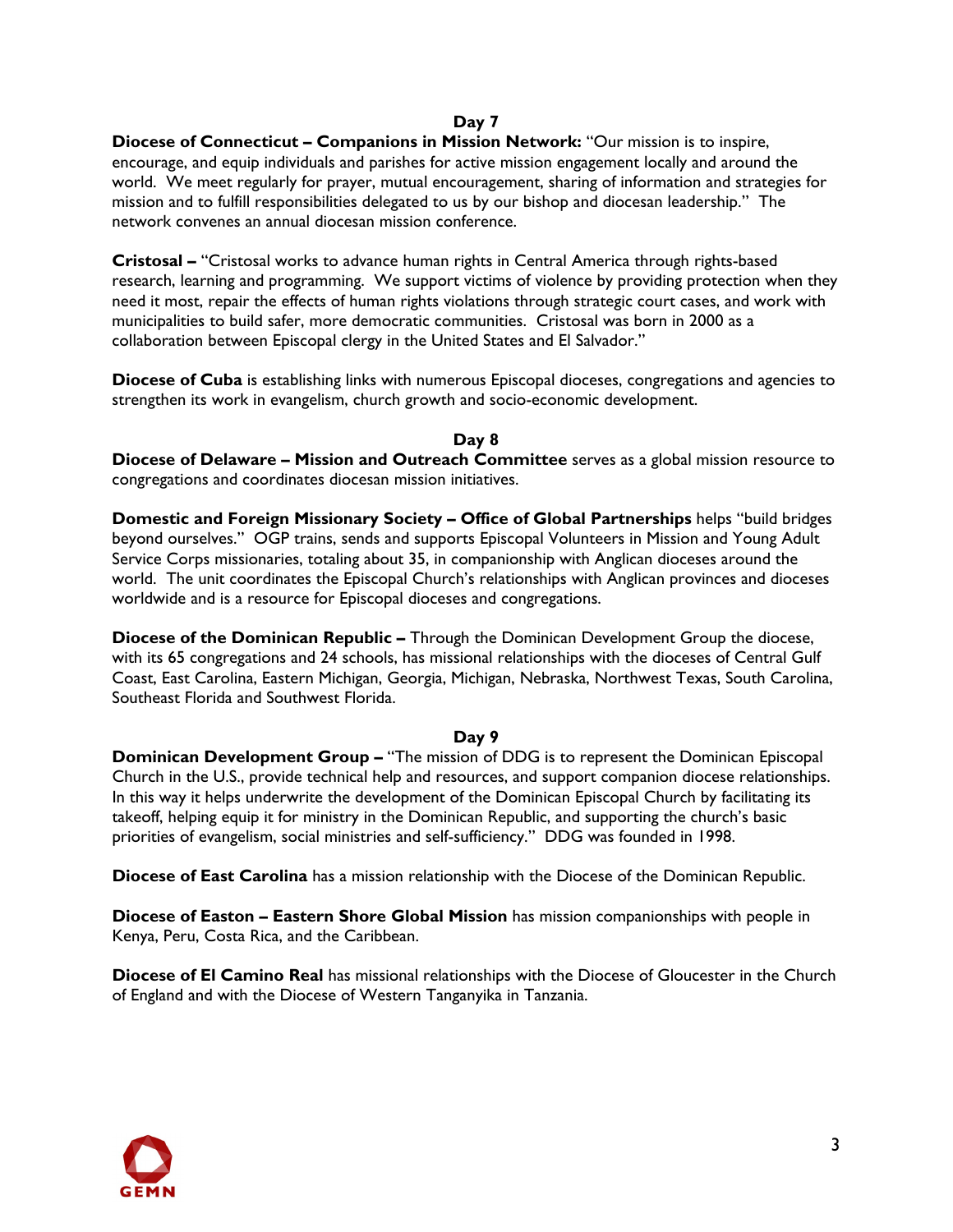**Episcopal Relief & Development** works in collaboration with church partners and other local organizations throughout the Anglican Communion to facilitate healthier, more fulfilling lives in communities that are struggling with hunger, poverty, disaster and disease. Its three focus areas are Women, Children, and Climate. It offers training in Asset-Based Community Development. A network of ministry partners helps mobilize Episcopalians to support the work of ERD.

**Diocese of Florida** nurtures a companion diocese relationship with Cuba and mission relationships with Peru and Guatemala.

**Five Talents –** "Transforming Lives through Economic Empowerment." Born at the 1998 Lambeth Conference, "Five Talents is a faith-based international development organization that helps families living in extreme poverty save, invest, and develop small businesses." It has supported international partners in over 20 countries, and its current work is focused on Bolivia, Burundi, Indonesia, Kenya, Myanmar, South Sudan, Tanzania and Uganda.

# **Day 11**

**Friends of the Episcopal Church in Cuba** is "a U.S.-based volunteer organization working with Bishop Griselda Delgado del Carpio to help her and her team realize their transformational vision of 'creating a church that, united in diversity, celebrates, preaches, teaches, serves and shares the love of God.'" It was founded in 2016.

**Diocese of Georgia** has a missional relationship with the Dominican Republic through the Dominican Development Group.

**Global Episcopal Mission Network** is the freestanding network of dioceses, congregations, agencies, seminaries and individuals dedicated to "proclaim, inspire and ignite the joy of God's mission" throughout the church. Founded in 1994, GEMN provides missional resources and sponsors the annual Global Mission Conference, the Mission Formation Program, Mission Thursdays and the online Global Episcopal Mission Community.

#### **Day 12**

**Diocese of Haiti** has missional links with numerous Episcopal dioceses and agencies in its work of congregational development, education and healthcare.

**Haiti Nursing Foundation** "improves health in the Republic of Haiti by supporting quality nursing education, primarily at the Faculté des Sciences Infirmières de l'Université Episcopale d'Haïti, located in Léogâne, Haiti. Founded in 2005, HNF's vision is to support centers of excellence for undergraduate, graduate, and continuing education for nurses, preparing them to serve as practitioners, faculty, and leaders in Haiti's healthcare system."

**Diocese of Hawaii** has missional relationships with the Diocese of Polynesia in the Anglican Church of Aotearoa/New Zealand and the Diocese of Seoul in Korea.

# **Day 13**

**Health Tanzania –** With work begun in 2005, "Health Tanzania partners with Tanzanian individuals and organizations to improve the health and education of poor Tanzanians. Our current programs focus on two very poor neighborhoods in Dar es Salaam, a city of five million people, and very poor and isolated coastal villages. With our Tanzanian partners, we are helping to provide out-patient and inpatient health care, community health and prevention programs, and primary education."

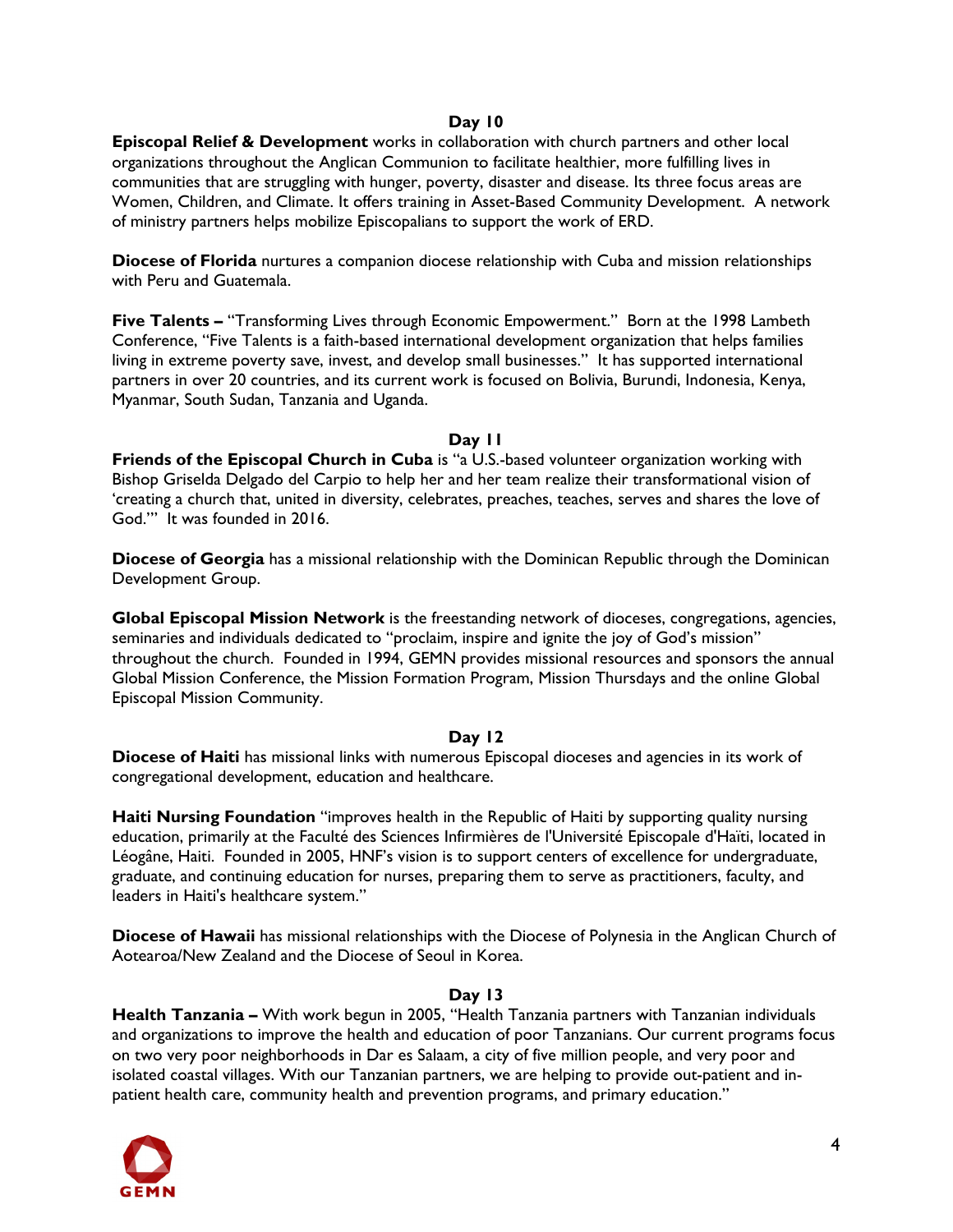**Diocese of Indianapolis – Global Mission Commission** partners with the Diocese of Haiti in educational, infrastructure and relief work and with the Diocese of Brasilia in building up social agencies that are centered around Anglican communities of the church to develop community life.

**Diocese of Iowa – One World One Church Commission** works through companionships with the Diocese of Brechin in the Scottish Episcopal Church, the Diocese of Swaziland in the Province of Southern Africa, the Diocese of Nzara in Anglican Church of South Sudan, and the Diocese of Phulbani in the Church of North India.

# **Day 14**

**Jerusalem Peacebuilders** "is an interfaith, non-profit organization with a mission to create a better future for humanity across religions, cultures, and nationalities. Our programs focus on uniting Israeli, Palestinian and American youth and adults and providing them with the opportunities and skills they need to become future leaders for peace in the global community." Founded in 2011.

**Diocese of Kansas** supports Karin Feltman, a missionary from Lawrence who is living and working in Kathmandu to eradicate human trafficking in Nepal. Teams from Kansas travel to Kenya each summer to help alleviate the suffering of those living in extreme poverty. The diocese promotes a number of companionships with congregations and schools in Haiti. The diocesan Alleluia Grant program supports mission and outreach.

**Diocese of Kentucky** maintains mission relationships with the Diocese of Byuma in Rwanda and the Diocese of Glasgow & Galloway in the Scottish Episcopal Church.

#### **Day 15**

**Diocese of Lexington** has mission relationships with Haiti and Guatemala.

**Diocese of Ecuador Littoral** has mission relationships with the dioceses of Puerto Rico, New Jersey, and Tennessee.

**Diocese of Los Angeles – Global Partnership Program Group** works in places where people in the parishes have a connection. It strengthens companion diocese relationships with the Church of Pakistan, the Diocese of Puerto Rico, and the Diocese of Jerusalem. It supports work with refugees along the border of Mexico and Guatemala.

**Diocese of Louisiana** has mission relationships with the dioceses of Haiti, Honduras, and Tohoku, Japan.

# **Day 16**

**Diocese of Maryland** nurtures a companion relationship with the Diocese of Puerto Rico.

**Diocese of Mississippi** maintains mission relationships with Honduras, Panama, South Rwenzori in Uganda, the Virgin Islands, and Ezo in South Sudan, and has led medical missions to Honduras.

**Love Must Act –** "We act on love to build partnerships for sustainable education. Employing a holistic approach to educational excellence, our projects empower local communities rather than fostering dependence. Our model is the Holy Cross School in Grahamstown, South Africa, and our aim is for each of our projects to be transparent, measurable by objective standards, and sustainable into the future." Founded in 2016, Love Must Act works with the Anglican Board of Education for Southern Africa.

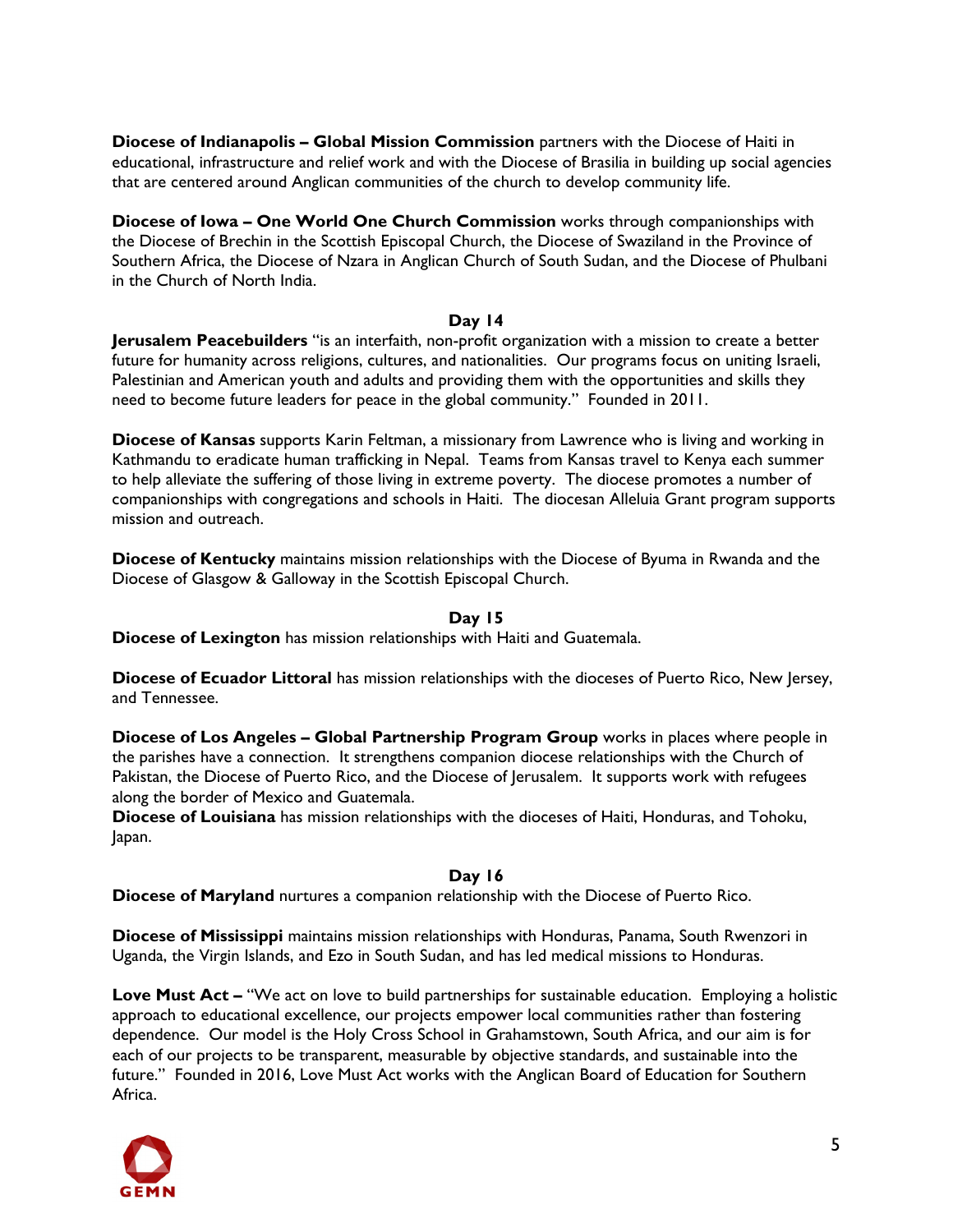**Diocese of Maine** maintains through its bishop a relationship with the Anglican Church of Rwanda and encourages companionship with congregations and schools in the Diocese of Haiti.

**Diocese of Massachusetts – Jubilee Global Mission Commission – "**Our diocese has answered the call to join God's mission in the world in ways and places as varied as our history is long, and we continue in the unfinished legacy of loving and sacrificial service as God's hands and feet, God's heart and voice in this increasingly interconnected but still broken world." Staff and grants assist congregations in global companionships through four networks: Africa, Haiti, Latin America and the Middle East.

**Missionaries –** Fulltime missionaries are sent and supported by the Domestic and Foreign Missionary Society through the Episcopal Volunteers in Mission and Young Adult Service Corps programs. Fulltime missionaries are sent and supported by Anglican Frontier Missions and the Society of Anglican Missionaries and Senders. Thousands of people go out in short-term mission pilgrimage from congregations, dioceses and agencies.

# **Day 18**

**Diocese of Nebraska** has a missional relationship with the Diocese of the Dominican Republic.

**Diocese of Nevada** has missional relationships with the dioceses of Santiago in the Philippines and Machakos in Kenya.

**Diocese of New Hampshire** nurtures a partnership with Christ Church Exeter in the Church of England and Iglesia Episcopal San Francisco de Asis in Cardenas, Cuba

#### **Day 19**

**Diocese of New York - Congregations in Mission Commission - One of the two founding** dioceses of GEMN (with the Diocese of Southern Ohio), New York has a link with the Diocese of Central Tanganyika in Tanzania and has past links with the Province of Southern Africa, the Church of Pakistan, and the Diocese of Chennai in the Church of South India. The diocese promotes support for the United Nations Sustainable Development Goals and the Global Women's Fund.

**Diocese of North Carolina** has companion diocese relationships with the Diocese of Botswana (since 2008) and the Diocese of Costa Rica (since 1997) that have fostered ministry and mission across provincial boundaries. "The Chartered Committee for Global Mission encourages proposals inspiring the participation of parishioners in the diocese and for projects contributing toward sustainability by the community served, with the prospect for self-sufficiency being particularly encouraged."

**Diocese of Northern Indiana – Companion Diocese Committee –** Since 1996 the diocese has supported and made regular mission trips to its companion diocese in Honduras: "It has been an immensely rich and rewarding relationship. Short-term mission participants have returned from their trips amazed to see God's hand in the everyday life of these faithful people." Projects have included a water treatment plant, efficient stoves, water cisterns, churches, a chapel and a daycare center.

#### **Day 20**

**Diocese of Ohio – Commission on Global and Domestic Mission** nurtures efforts in the companion dioceses of Tanga in Tanzania and of Belize, and it works with congregations to sponsor mission trips around the country and the world. The Office of Missions encourages and oversees

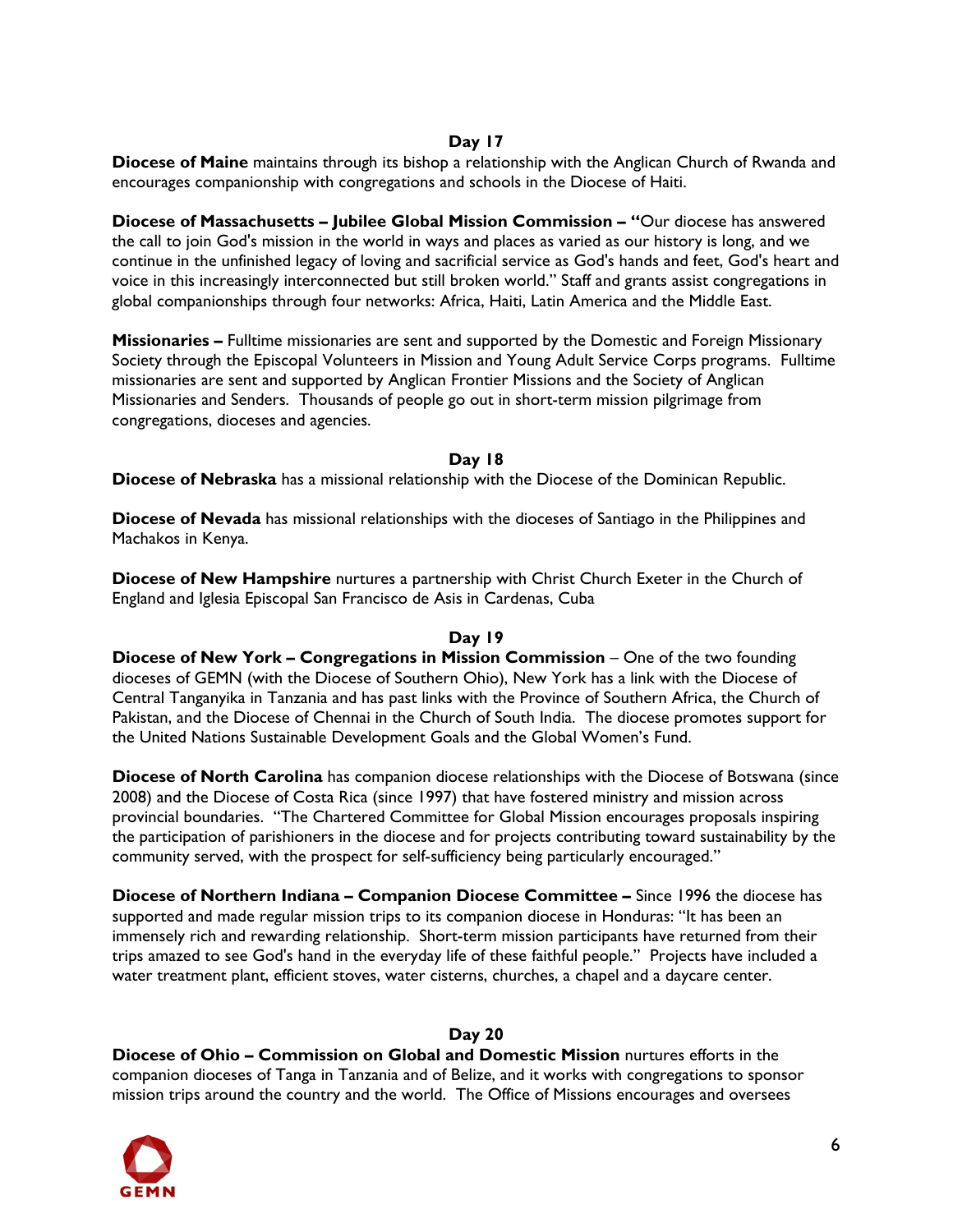mission work of all kinds: collaborative, local and foreign. Those supported serve as ambassadors of Christ, bringing reconciliation, hope and education via financial grants.

**Diocese of Olympia – Global Mission Committee** has relationships with the Episcopal Church in the Philippines, the Episcopal Church in Jerusalem and the Middle East, the Diocese of El Salvador, and the Great Lakes region of East Africa. The committee funds global mission grants for companionships and mission projects.

**Order of the Holy Cross –** A men's monastic order based in West Park, New York, OHC had longstanding work in Liberia and, more recently, in Grahamstown, South Africa, where it founded a school.

#### **Day 21 Diocese of Oregon – Global Mission Commission**

**Partnership for World Mission of Church of England** brings together mission agencies for consultation and collaboration: Church Army, Church's Ministry Among Jewish People, Church Mission Society, Church Pastoral Aid Society, Crosslinks, Continental Church Society, Mission to Seafarers, Mothers' Union, Society for Promoting Christian Knowledge, and United Society Partners in the Gospel. PWM convenes an annual conference of agencies and dioceses.

**Diocese of Pennsylvania – Global Mission Commission –** "Our aim is to connect, resource and cultivate parishes and global mission partners, as well as share the good news of Jesus Christ from our siblings from around the globe and Anglican Communion."

# **Day 22**

**Diocese of Puerto Rico –** Seeking to make the Episcopal Church in Puerto Rico dynamic, missionary and evangelistic, the diocese nurtures companion relationships with the Diocese of Cuba and the Diocese of Maryland.

**Society of Anglican Missionaries and Senders** is missionary-sending agency with over a hundred missionaries serving in Africa, Asia, Europe, Latin America and the Pacific. (It was formerly the South American Missionary Society-USA, founded in 1976.)

**Diocese of San Diego** has a mission relationship with the Diocese of El Salvador**.** 

**Diocese of San Joaquin** has a mission relationship with the Diocese of Haiti**.** 

# **Day 23**

**Society of St. Margaret –** The oldest and largest of the Episcopal women's monastic orders and based in Boston, St. Margaret's has longstanding work in Haiti, notably at Holy Trinity School.

**Diocese of South Carolina** has a mission relationship with the Diocese of the Dominican Republic through the Dominican Development Group.

**Diocese of Southern Ohio –** The diocese designates .07% of the annual Mission Share budget to global mission projects that support the United Nations' Sustainable Development Goals. Southern Ohio was one of the two founding dioceses of GEMN (with the Diocese of New York).

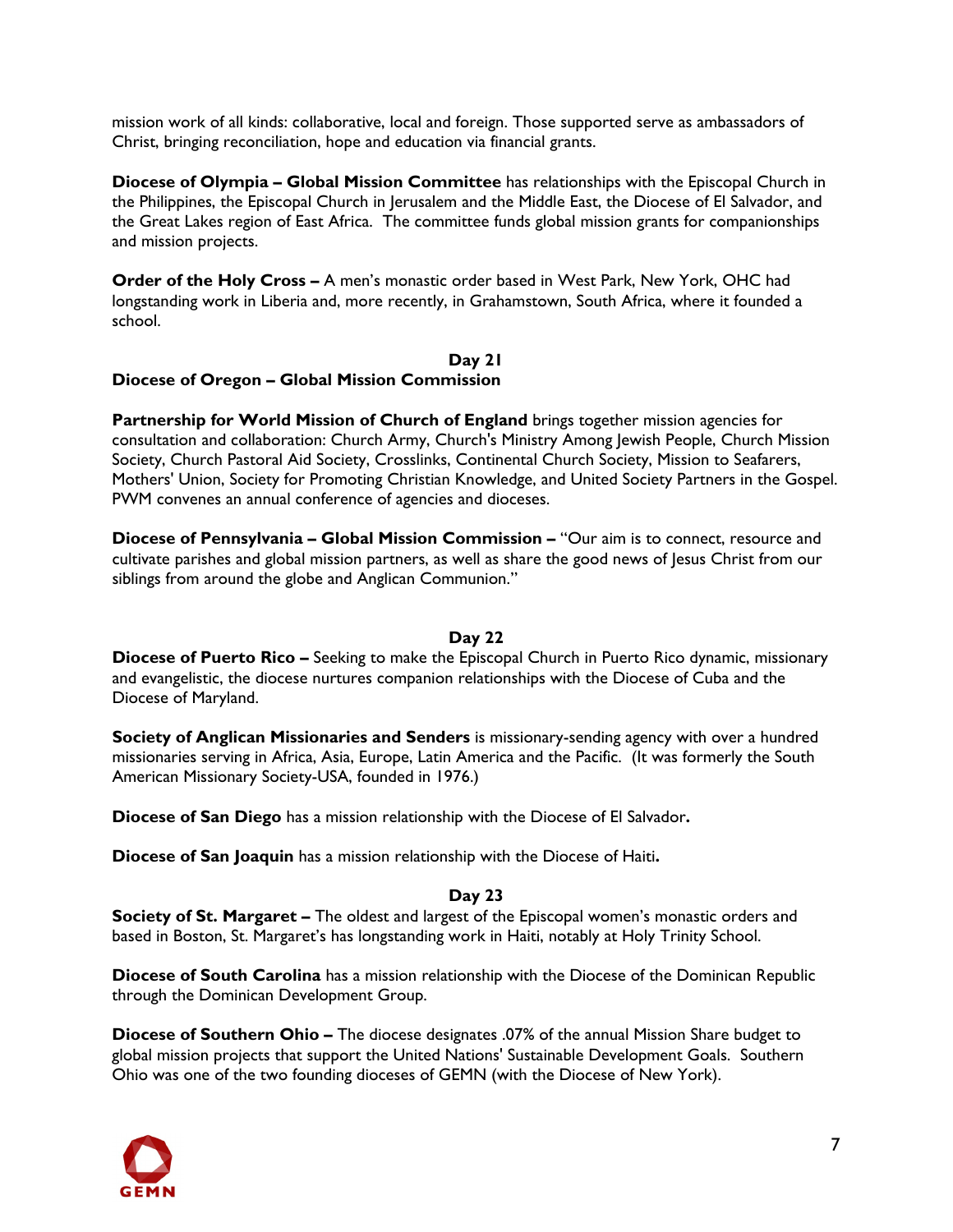**Diocese of Southwestern Virginia** maintains mission relationships with the Diocese of West Yorkshire and the Dales in the Church of England, the Episcopal Church in South Sudan and Sudan, and the Diocese of Haiti

**Standing Commission on World Mission –** Revived by the 2018 General Convention, SCWM identifies the global mission work carried out by DFMS, dioceses, congregations and mission organizations throughout the church; consults with them to envision future directions for the church's global engagement; and develops policy proposals for consideration by General Convention.

**St. Francis Ministries** has been helping children and families since 1945. In Central America it is "helping to align efforts and contribute to national strategies to address food emergencies and to support the nutritional wellbeing of children and families in El Salvador, Honduras, and Guatemala." It assists with refugee resettlement in the USA.

# **Day 25**

**Sudan Sunrise** "works with individuals from diverse religious backgrounds and identities to facilitate reconciliation efforts which will ensure lasting peace in Sudan and South Sudan. Primarily focused on the dream of the late Manute Bol, we center our efforts on building schools, creating education opportunities and religious reconciliation."

**Syria Refugee Mission** reaches out to Syrian refugees in Syria and the Middle East. It has built two schools and sends clothes, blankets and medical supplies. Begun at St. John's Episcopal Church in Beverly Farms, Mass., the network now includes over 50 congregations of numerous denominations.

**Diocese of Taiwan** has missional relationships with the Diocese of Westminster in Canada and Osaka in Japan**.** 

# **Day 26**

**Diocese of Tennessee** has a mission relationship with the Diocese of Ecuador Littoral.

**Diocese of Texas – World Mission Board –** The diocese nurtures companion relationships with the Diocese of Costa Rica, the Diocese of Southern Malawi and the Diocese of North Dakota. It encourages international mission supported by congregations in the diocese, especially through a grants program. It promotes global reconciliation through relations with the Anglican Communion and through the United Nations Sustainable Development Goals.

**United Thank Offering of the Episcopal Church Women** collects mission funds throughout the church through its well-known Blue Boxes and distributes funds throughout the world for infrastructure projects in response to grant applications from all provinces of the Anglican Communion, including the Episcopal Church USA.

# **Day 27**

**Diocese of Upper South Carolina** has a 40-year mission relationship with the Diocese of Haiti and the Diocese of Ecuador Central, which features the ministry of Education Equals Hope.

**Diocese of Vermont – Global Mission Network** encourages congregations to develop international mission companionships and supports existing relationships with Cristosol, Anglicans in Zimbabwe, and the Church of Pakistan.